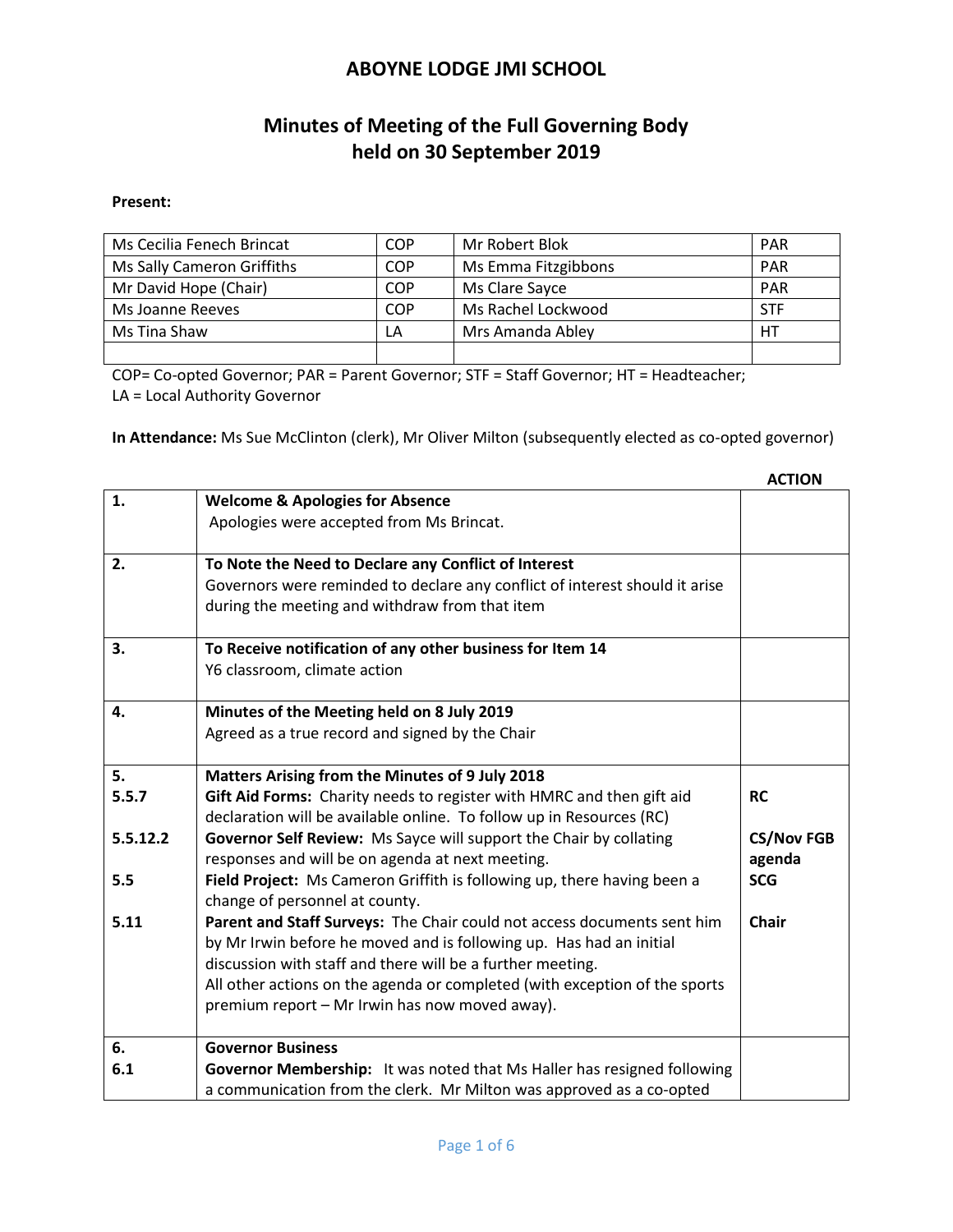|     | governor. He is a parent and an architect who is involved in education                                                                                    |                  |
|-----|-----------------------------------------------------------------------------------------------------------------------------------------------------------|------------------|
|     | building. A parent governor will be elected this week.                                                                                                    |                  |
| 6.2 | Appointment of Clerk: Ms McClinton from Herts for Learning (HfL) was                                                                                      |                  |
|     | appointed for the year 2019-20.                                                                                                                           |                  |
| 6.3 | Election of Vice Chair: Ms Cameron Griffiths was elected Vice Chair for this                                                                              |                  |
|     | academic year.                                                                                                                                            |                  |
| 6.4 | Committee Terms of Reference (ToR): Approved for RC and SIC. (See Item                                                                                    |                  |
|     | 14.1)                                                                                                                                                     |                  |
| 6.5 | Committee membership: Agreed Mr Blok to chair RC and Ms Cameron                                                                                           |                  |
|     | Griffiths to chair SIC. Clerks to remain the same. Mr Milton to join RC and it                                                                            |                  |
|     | is hoped the new parent governor will do likewise to equalise membership.                                                                                 |                  |
| 6.6 | Links/Panel Members: Governor responsibilities agreed and an updated list                                                                                 | <b>Clerk</b>     |
|     | of links and committee membership will be added to GH. Noted need for                                                                                     |                  |
|     | exclusion training every two years and some governors to be complaints<br>trained.                                                                        |                  |
| 6.7 | Declaration of Interest: Agreed that all will complete on GH by Friday and                                                                                | <b>All Govrs</b> |
|     | let the clerk know if there are any changes during the year. Clerk to                                                                                     |                  |
|     | download and send to school for Single Central Record (SCR). Also, all                                                                                    |                  |
|     | governors asked to familiarise themselves with Keeping Children Safe in                                                                                   |                  |
|     | Education (KCSIE) changes and renew declaration on GH as well as check                                                                                    |                  |
|     | personal details.                                                                                                                                         |                  |
| 6.8 | Governor Training: Update carried forward in absence of Ms Brincat. The                                                                                   | Chair/CB/All     |
|     | Chair will liaise with her over the need for exclusions/complaints training as                                                                            | <b>Govrs</b>     |
|     | well as in-house training. All governors reminded to keep their training                                                                                  |                  |
|     | record on GH up to date.                                                                                                                                  |                  |
| 6.9 | Governor Code of Conduct: Re-issued with meeting papers and all                                                                                           |                  |
|     | governors to note the expectations contained therein.                                                                                                     |                  |
|     |                                                                                                                                                           |                  |
| 7.  | <b>Report from Resources Committee (RC)</b>                                                                                                               |                  |
|     | RC has not met since the July meeting, but there were two updates:                                                                                        |                  |
|     | Annual Health & Safety Audit: The Chair and the HT carried out the audit                                                                                  |                  |
|     | before the end of last year. It resulted in only a couple of minor changes to                                                                             |                  |
|     | signs. It was noted that county has also audited the school's H&S because<br>of the building project and has recently asked for the fire risk assessment. |                  |
|     | It is envisaged they will continue to be vigilant as the building project                                                                                 |                  |
|     | progresses.                                                                                                                                               |                  |
|     | <b>Priority School Building Programme (PSBP) Update</b>                                                                                                   |                  |
|     | Unfortunately, there has been a delay in signing contracts. If signed today,                                                                              |                  |
|     | the start date will be 1 December 2019 (not October half term), but                                                                                       |                  |
|     | confirmation is awaited. To meet the finish deadline of Easter 2021, the                                                                                  |                  |
|     | proposal is to work on the playground and astro turf areas at the same                                                                                    |                  |
|     | time, thereby removing outdoor space for the first half term after Xmas. It                                                                               |                  |
|     | was acknowledged that the work will be weather dependent and will also                                                                                    |                  |
|     | be observed by an archaeologist which could add to the delay. It was                                                                                      |                  |
|     | acknowledged that we are not in control of the timetable, but all efforts                                                                                 |                  |
|     | will be made to communicate plans for managing the disruption as the                                                                                      |                  |
|     | project evolves. It was agreed to check their fire plan to ensure there is                                                                                |                  |
|     | adequate access. Governors expressed concern about the impact on                                                                                          |                  |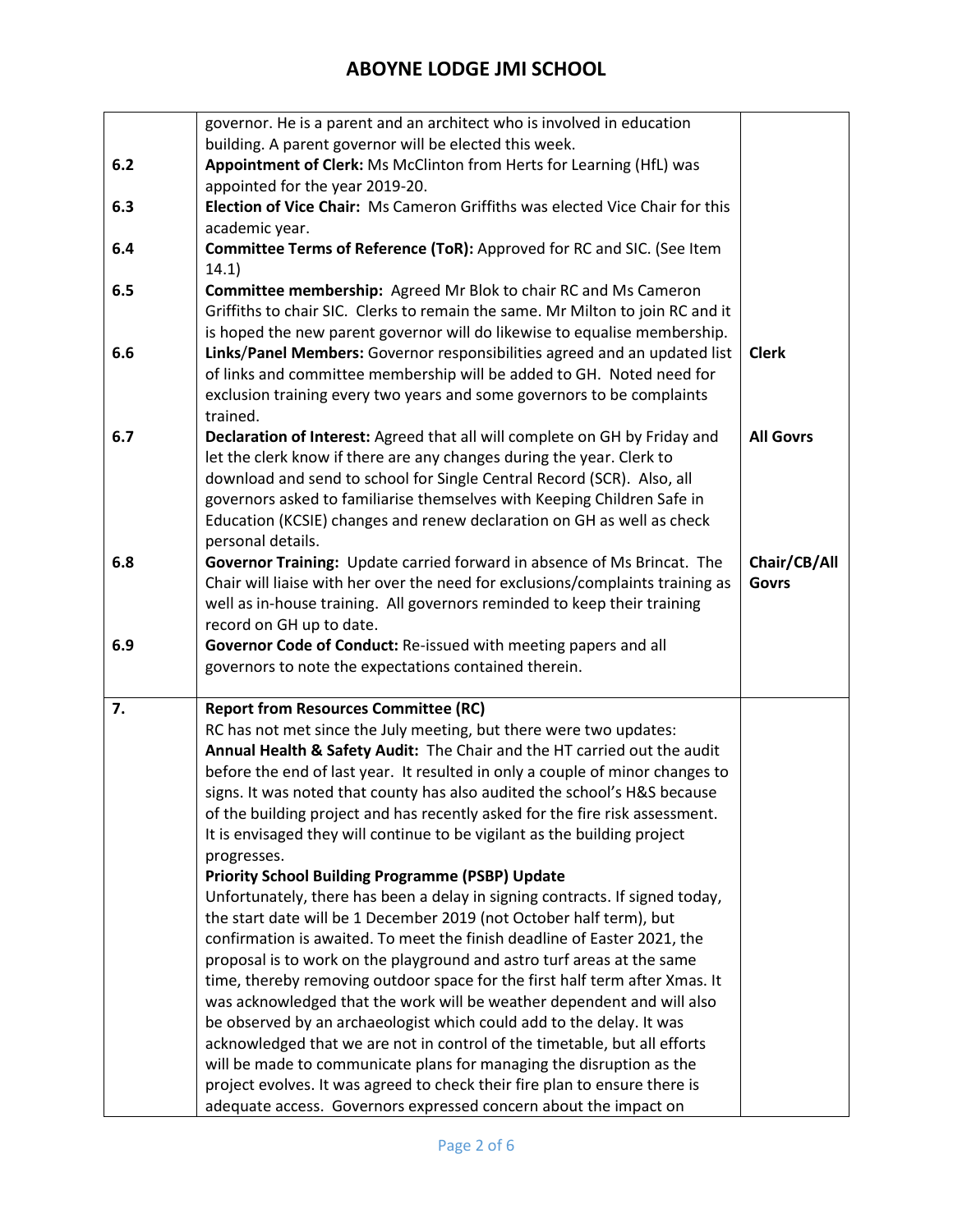|    | teachers eg additional time to get from proposed car park, but it was noted<br>that there will be no INSETS during the period.<br>Donations: It was noted during item 8 that about £4900 had been raised<br>from donations. The influx of new parents has helped and some companies<br>have matched donations. Hope to have reached £7k by Xmas. Chair to<br>include thank you note in newsletter. Need the gift aid established. | <b>Chair</b>        |
|----|-----------------------------------------------------------------------------------------------------------------------------------------------------------------------------------------------------------------------------------------------------------------------------------------------------------------------------------------------------------------------------------------------------------------------------------|---------------------|
| 8. | <b>Head Teacher's Report</b>                                                                                                                                                                                                                                                                                                                                                                                                      |                     |
|    | Circulated in advance and questions invited.                                                                                                                                                                                                                                                                                                                                                                                      |                     |
|    | Reference was made to Ms Handley's success with sustainability<br>week. She is working now with Y5 monitoring the River Ver.                                                                                                                                                                                                                                                                                                      |                     |
|    | <b>SATS:</b> KS2 Reading and writing maintained at previous levels. The<br>$\bullet$                                                                                                                                                                                                                                                                                                                                              |                     |
|    | maths result at 66% was disappointing. The HT provided a detailed                                                                                                                                                                                                                                                                                                                                                                 |                     |
|    | breakdown of those students who were not up to standard - there                                                                                                                                                                                                                                                                                                                                                                   |                     |
|    | was a high cohort of specific need. Overall these pupils made good                                                                                                                                                                                                                                                                                                                                                                |                     |
|    | progress in KS2, but were below average in KS1. Analysis shows                                                                                                                                                                                                                                                                                                                                                                    |                     |
|    | that fluency is a key issue in maths performance $-$ HT can see the<br>difference with Templewood School (TS). Fluency speeds up                                                                                                                                                                                                                                                                                                  |                     |
|    | performance. Last year's Y4 focussed on it and this focus is now                                                                                                                                                                                                                                                                                                                                                                  |                     |
|    | being adopted throughout the school. Q: how is it taught? A: there                                                                                                                                                                                                                                                                                                                                                                |                     |
|    | is a work programme using slides which are tweaked and changed                                                                                                                                                                                                                                                                                                                                                                    |                     |
|    | on a rolling programme. KS1 results all above national and Herts                                                                                                                                                                                                                                                                                                                                                                  |                     |
|    | average and 79% of reception achieved a good level of<br>development. Further analysis will be made available to SIC and                                                                                                                                                                                                                                                                                                          | <b>SIC/Nov FGB</b>  |
|    | the next FGB                                                                                                                                                                                                                                                                                                                                                                                                                      |                     |
|    | Q: why are pupil numbers down in some classes? A: it is just Y5                                                                                                                                                                                                                                                                                                                                                                   |                     |
|    | that is particularly low (23/30). Just a couple of spaces in Y4 & Y6.                                                                                                                                                                                                                                                                                                                                                             |                     |
|    | Q: how much of the head's time is spent on HIP duties? A: HIP is six                                                                                                                                                                                                                                                                                                                                                              |                     |
|    | days pa plus three training days which are very useful to AL work.                                                                                                                                                                                                                                                                                                                                                                |                     |
|    | All money earned becomes income to the school and eases<br>budgetary pressures.                                                                                                                                                                                                                                                                                                                                                   |                     |
|    | Q: do you have non-full-time exclusions? A: yes, all the time.                                                                                                                                                                                                                                                                                                                                                                    |                     |
|    | Involves up to half a day out of the classroom working elsewhere.                                                                                                                                                                                                                                                                                                                                                                 |                     |
|    | (Donations raised and minuted under Item 7)                                                                                                                                                                                                                                                                                                                                                                                       |                     |
|    | <b>School Development Plan (SDP)</b>                                                                                                                                                                                                                                                                                                                                                                                              |                     |
|    | The draft plan had been circulated and was presented. It is informed by the                                                                                                                                                                                                                                                                                                                                                       |                     |
|    | new Ofsted requirements and focusses on development of subject leaders,<br>continued development of the wider curriculum and continued                                                                                                                                                                                                                                                                                            |                     |
|    | prioritisation of wellbeing. Literacy, maths and science teams have added                                                                                                                                                                                                                                                                                                                                                         |                     |
|    | their objectives which also include SLT and HIP priorities. Links appointed                                                                                                                                                                                                                                                                                                                                                       |                     |
|    | for each priority (see revised list posted on GH). Plan approved pending                                                                                                                                                                                                                                                                                                                                                          |                     |
|    | governor objectives. It was suggested the latter are in the same format.                                                                                                                                                                                                                                                                                                                                                          | <b>Chair/Cttees</b> |
|    | The Chair will draft for each committee to consider. Broadly:                                                                                                                                                                                                                                                                                                                                                                     |                     |
|    | SIC - follow up maths and wellbeing. Monitor SDP regularly<br>RC - oversee building programme; long term financial sustainability                                                                                                                                                                                                                                                                                                 |                     |
|    | FGB - maximise long term sustainability (finance & structure options),                                                                                                                                                                                                                                                                                                                                                            |                     |
|    | communication with the school community & staff engagement and                                                                                                                                                                                                                                                                                                                                                                    |                     |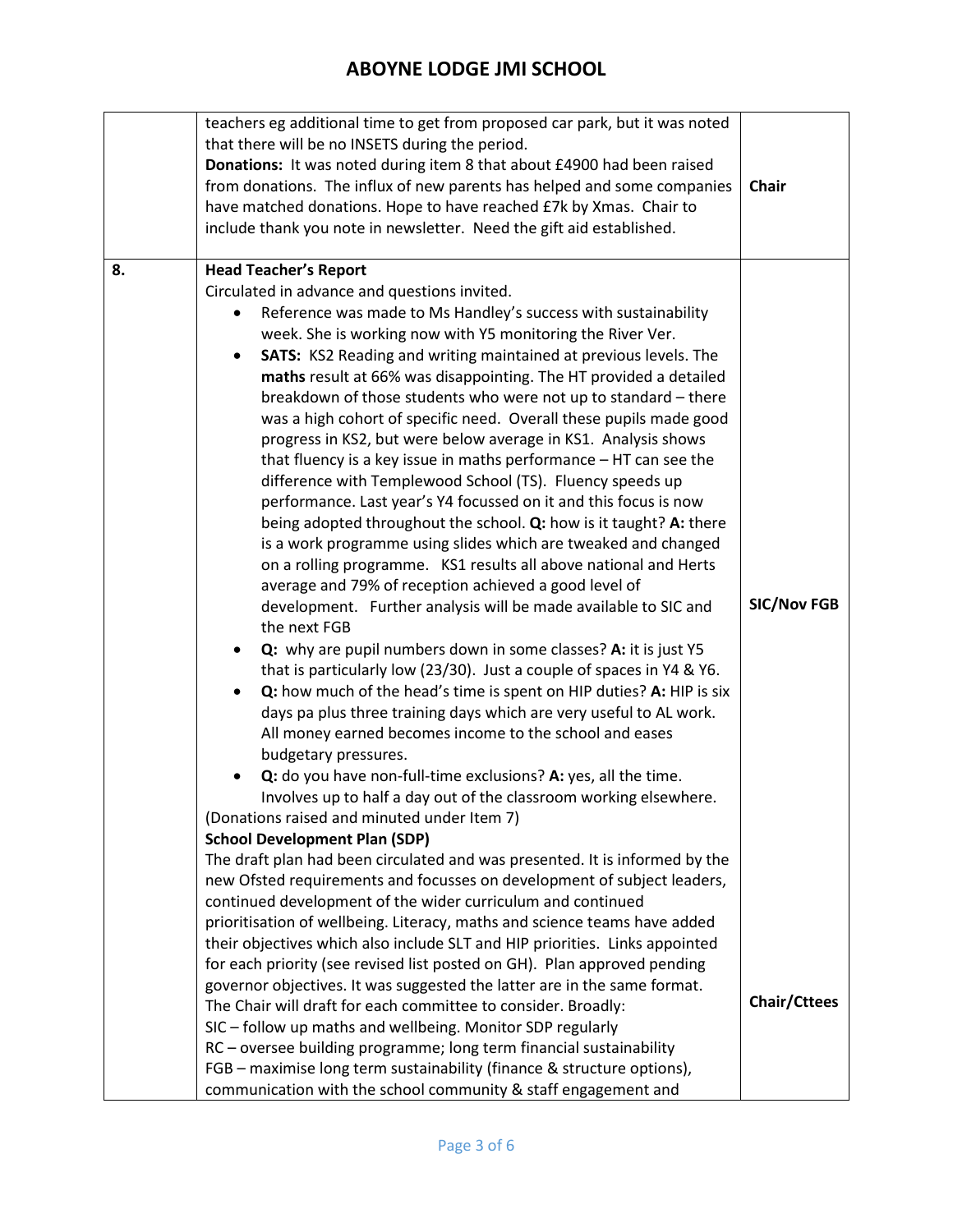|                     | wellbeing. Q: In relation to wellbeing, do we know where we are now? A:<br>baseline provided by the DfE toolkit. Jigsaw is now the PHSE scheme of<br>work based on mindfulness. Q: how will you know the impact? A: feedback<br>from the leads, practitioner opinions, pupil voice, SENCO feedback etc.                                                                                                                                                                                                                                                                                                                                                                          |                                     |
|---------------------|----------------------------------------------------------------------------------------------------------------------------------------------------------------------------------------------------------------------------------------------------------------------------------------------------------------------------------------------------------------------------------------------------------------------------------------------------------------------------------------------------------------------------------------------------------------------------------------------------------------------------------------------------------------------------------|-------------------------------------|
| 9.                  | <b>Annual Reports</b><br>Safeguarding: Carried forward<br>Children Looked After (CLA): there are no CLA in school.<br>SEN Information Report: Updated information is on the website. SEN link<br>will look at it and put on next agenda.                                                                                                                                                                                                                                                                                                                                                                                                                                         | <b>Nov FGB</b><br><b>CS/Nov FGB</b> |
| 10.                 | Any other safeguarding issues<br>None                                                                                                                                                                                                                                                                                                                                                                                                                                                                                                                                                                                                                                            |                                     |
| 11.                 | <b>Future School Structures Working Party</b><br>Options paper carried forward.                                                                                                                                                                                                                                                                                                                                                                                                                                                                                                                                                                                                  | <b>Nov FGB</b>                      |
| 12.<br>12.1<br>12.2 | <b>Policies</b><br>Child Protection Policy: Policy based on the Herts revised model which<br>reflects the September 2019 KCSIE update. Policy approved. It was agreed<br>that all governors would press the button on GH when they have<br>familiarised themselves with KCSIE. (go into your name, press on<br>declarations, scroll down and button at bottom of page)<br>Governors delegated the review and approval of various safeguarding<br>policies to the head - behaviour, anti-bullying, attendance, whistleblowing,<br>dealing with allegations with staff and CLA.<br>It was noted that the list of statutory policies and approval responsibility                    | <b>All Govrs</b><br><b>Clerk</b>    |
| 13.                 | has been updated. Clerk to post list.<br>School Visits 2019-20<br>Autumn visit will include safeguarding, SEN & maths (Ms Reeves to attend<br>pupil progress meeting), Spring to include development of subject leaders,<br>wider curriculum and pupil premium, summer to include sport. Noted that<br>midyear visit linked to development of subject leadership skills will focus on<br>foundation subjects (history, geography, music) and how changes have<br>impacted. A written visit report is expected to add to an evidence file for<br>Ofsted. Also agreed that referencing governor visits in News on the 9 <sup>th</sup><br>would help promote the work of governors. |                                     |
| 14.<br>14.1<br>14.2 | Any Other Business as notified in Item 3<br>Terms of Reference: were raised again and it was agreed that they should<br>be reviewed by each committee in more detail and return to FGB for final<br>approval. Clerk to check recommendations re quorum, noting that it has<br>sometimes been difficult to get enough governors at RC.<br>Y6 Classroom: Two large holes in the roof have recently become apparent.<br>Roof is not part of the building work. Building will be needed during the<br>building work so will seek estimates for repair, but thereafter it is                                                                                                          | SIC/RC/FGB<br><b>Clerk</b>          |